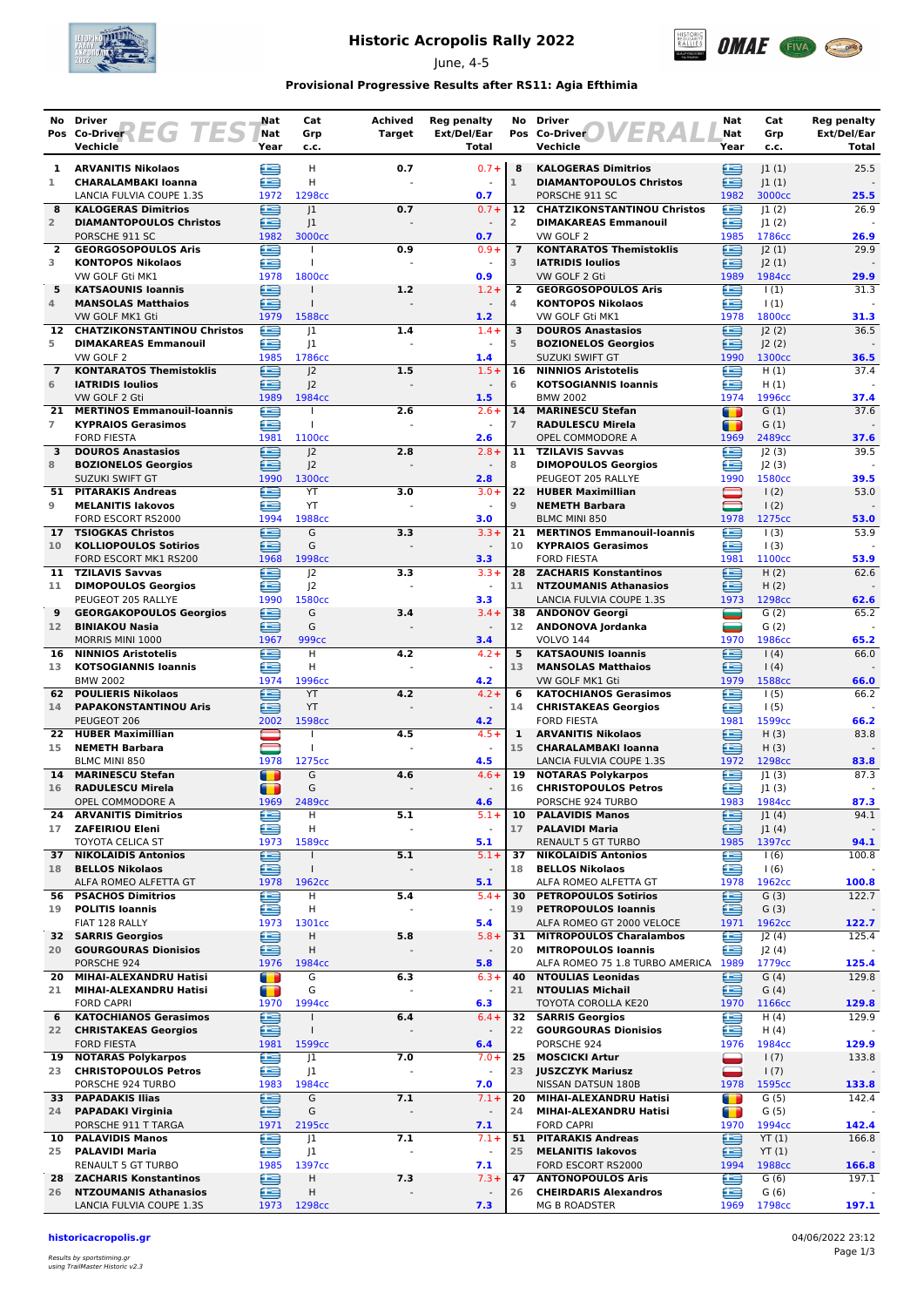

# **Historic Acropolis Rally 2022**

June, 4-5



### **Provisional Progressive Results after RS11: Agia Efthimia**

|          | No Driver                                                            | Nat         | Cat                      | Achived | <b>Reg penalty</b>        | No       | <b>Driver</b>                                                 | Nat         | Cat                       | <b>Reg penalty</b>   |
|----------|----------------------------------------------------------------------|-------------|--------------------------|---------|---------------------------|----------|---------------------------------------------------------------|-------------|---------------------------|----------------------|
|          | ES<br>Pos Co-Driver<br>EG<br>Vechicle                                | Nat<br>Year | Grp<br>c.c.              | Target  | Ext/Del/Ear<br>Total      |          | Pos Co-Driver<br>Vechicle                                     | Nat<br>Year | Grp<br>c.c.               | Ext/Del/Ear<br>Total |
|          |                                                                      |             |                          |         |                           |          |                                                               |             |                           |                      |
| 38<br>27 | <b>ANDONOV Georgi</b><br>ANDONOVA Jordanka                           |             | G<br>G                   | 7.7     | $7.7 +$                   | 57<br>27 | <b>MORAITIS Nikolaos</b><br><b>CHATZIKONSTANTINOU loannis</b> | ≘<br>£      | (8)<br>(8)                | 261.8                |
|          | <b>VOLVO 144</b>                                                     | 1970        | 1986cc                   |         | 7.7                       |          | LADA BA3 2101                                                 | 1979        | 1198cc                    | 261.8                |
| 59       | <b>KARAMPELAS Ilias</b>                                              | ∈           | G                        | 9.7     | $9.7 +$                   | 33       | <b>PAPADAKIS Ilias</b>                                        | £           | G(7)                      | 266.4                |
| 28       | <b>CHASIOTIS Fanis</b><br><b>VW 1200</b>                             | ≘<br>1967   | G<br>1192cc              |         | 9.7                       | 28       | <b>PAPADAKI Virginia</b><br>PORSCHE 911 T TARGA               | £<br>1971   | G(7)<br>2195cc            | 266.4                |
| 31       | <b>MITROPOULOS Charalambos</b>                                       | œ           | J <sub>2</sub>           | 10.4    | $10.4 +$                  | 24       | <b>ARVANITIS Dimitrios</b>                                    | e           | H(5)                      | 271.5                |
| 29       | <b>MITROPOULOS Ioannis</b>                                           | æ           | J <sub>2</sub>           |         | $\frac{1}{2}$             | 29       | <b>ZAFEIRIOU Eleni</b>                                        | œ           | H(5)                      |                      |
|          | ALFA ROMEO 75 1.8 TURBO AMERICA 1989                                 |             | 1779cc                   |         | 10.4                      |          | <b>TOYOTA CELICA ST</b>                                       | 1973        | 1589cc                    | 271.5                |
| 29<br>30 | <b>ROGERS Neil</b><br><b>Giorgos Dagres</b>                          | m<br>⋐      | E<br>E                   | 10.9    | $10.9+$                   | 55<br>30 | <b>SAKELARIADIS Georgios</b><br><b>GENERALIS Nikolaos</b>     | ⋐<br>≘      | J2(5)<br>J2(5)            | 369.8                |
|          | <b>LANCIA APPIA S3</b>                                               | 1961        | 1091cc                   |         | 10.9                      |          | TOYOTA COROLLA 1.6 Gti                                        | 1989        | 1587cc                    | 369.8                |
| 30       | <b>PETROPOULOS Sotirios</b>                                          | æ           | G                        | 11.3    | $11.3+$                   | 9        | <b>GEORGAKOPOULOS Georgios</b>                                | æ           | G(8)                      | 404.6                |
| 31       | <b>PETROPOULOS Ioannis</b>                                           | £           | G                        |         | ÷                         | 31       | <b>BINIAKOU Nasia</b>                                         | £           | G(8)                      |                      |
| 47       | ALFA ROMEO GT 2000 VELOCE<br><b>ANTONOPOULOS Aris</b>                | 1971<br>œ   | 1962cc<br>G              | 14.7    | 11.3<br>$14.7 +$          | 29       | MORRIS MINI 1000<br><b>ROGERS Neil</b>                        | 1967<br>n   | 999 <sub>cc</sub><br>E(1) | 404.6<br>454.1       |
| 32       | <b>CHEIRDARIS Alexandros</b>                                         | £           | G                        |         |                           | 32       | <b>Giorgos Dagres</b>                                         | œ           | E(1)                      |                      |
|          | <b>MG B ROADSTER</b>                                                 | 1969        | 1798cc                   |         | 14.7                      |          | <b>LANCIA APPIA S3</b>                                        | 1961        | 1091cc                    | 454.1                |
| 25       | <b>MOSCICKI Artur</b>                                                |             |                          | 16.1    | $16.1+$                   | 56       | <b>PSACHOS Dimitrios</b>                                      | ≘           | H(6)                      | 521.1                |
| 33       | <b>JUSZCZYK Mariusz</b><br>NISSAN DATSUN 180B                        | 1978        | $\mathbf{I}$<br>1595cc   |         | 16.1                      | 33       | <b>POLITIS Ioannis</b><br>FIAT 128 RALLY                      | œ<br>1973   | H(6)<br>1301cc            | 521.1                |
| 43       | <b>VLACHOS Christos</b>                                              | £           | E                        | 20.7    | $20.7 +$                  | 54       | <b>CHATZICHRISTOU Anastasios</b>                              | æ           | J2(6)                     | 538.3                |
| 34       | PETROPOULOU Effrosyni                                                | £           | E                        |         |                           | 34       | <b>THEOPHANOPOULOS Dimitrios</b>                              | œ           | 2(6)                      |                      |
|          | ALFA ROMEO GIULIETTA 750 SPIDER                                      | 1960        | 1290 <sub>cc</sub>       |         | 20.7                      |          | NISSAN BLUEBIRD                                               | 1990        | 1598cc                    | 538.3                |
| 54<br>35 | <b>CHATZICHRISTOU Anastasios</b><br><b>THEOPHANOPOULOS Dimitrios</b> | ≘<br>€      | J <sub>2</sub>           | 23.2    | $23.2 +$                  | 62<br>35 | <b>POULIERIS Nikolaos</b>                                     | œ<br>£      | YT(2)                     | 555.5                |
|          | <b>NISSAN BLUEBIRD</b>                                               | 1990        | J2<br>1598cc             |         | 23.2                      |          | <b>PAPAKONSTANTINOU Aris</b><br>PEUGEOT 206                   | 2002        | YT(2)<br>1598cc           | 555.5                |
| 40       | <b>NTOULIAS Leonidas</b>                                             | ⋐           | G                        | 25.8    | $25.8+$                   | 61       | <b>BENOS Aggelos</b>                                          | £           | YT(3)                     | 568.8                |
| 36       | <b>NTOULIAS Michail</b>                                              | £           | G                        |         |                           | 36       | <b>BENOS Panos</b>                                            | œ           | YT(3)                     |                      |
|          | TOYOTA COROLLA KE20                                                  | 1970<br>æ   | 1166cc                   |         | 25.8                      |          | ALFA ROMEO SPIDER S4                                          | 1992<br>œ   | 1962cc                    | 568.8                |
| 34<br>37 | <b>TSIMIS Dimitrios</b><br>KASOUNI / TSIMI Theodora                  | £           | G<br>G                   | 25.9    | $25.9+$                   | 37       | <b>43 VLACHOS Christos</b><br>PETROPOULOU Effrosyni           | £           | E(2)<br>E(2)              | 779.8                |
|          | MERCEDES BENZ W113 / 230 SL                                          | 1966        | 2306cc                   |         | 25.9                      |          | ALFA ROMEO GIULIETTA 750 SPIDER                               | 1960        | 1290cc                    | 779.8                |
| 46       | <b>BALANOU Elisavet</b>                                              | ≘           | G                        | 28.2    | $28.2 +$                  | 27       | <b>TSEKERIS Alexandros</b>                                    | £           | G(9)                      | 818.0                |
| 38       | PAPAIOANNOU AIKATERINI                                               | ∈           | G                        |         |                           | 38       | <b>AFENTAKIS Gerasimos</b>                                    | œ           | G(9)                      |                      |
| 27       | <b>VW 1500</b><br><b>TSEKERIS Alexandros</b>                         | 1969<br>e   | 1495cc<br>G              | 30.1    | 28.2<br>$30.1 +$          | 35       | BMW 1600-2<br><b>TZAVARAS Georgios</b>                        | 1969<br>∈   | 1575cc<br>G(10)           | 818.0<br>914.3       |
| 39       | <b>AFENTAKIS Gerasimos</b>                                           | æ           | G                        |         |                           | 39       | <b>BEKAS Konstantinos</b>                                     | œ           | G(10)                     |                      |
|          | BMW 1600-2                                                           | 1969        | 1575cc                   |         | 30.1                      |          | BMW 1600-2                                                    | 1970        | 1575cc                    | 914.3                |
| 55       | <b>SAKELARIADIS Georgios</b>                                         | €           | J <sub>2</sub>           | 38.1    | $38.1 +$                  | 39       | <b>PITARAKIS Georgios</b>                                     | œ           | 1(5)                      | 1015.7               |
| 40       | <b>GENERALIS Nikolaos</b><br>TOYOTA COROLLA 1.6 Gti                  | ≘<br>1989   | J <sub>2</sub><br>1587cc |         | $\overline{a}$<br>38.1    | 40       | <b>MELANITIS Ilias</b><br>FORD ESCORT RS1600i                 | œ<br>1985   | 1(5) <br>1587cc           | 1015.7               |
| 57       | <b>MORAITIS Nikolaos</b>                                             | £           | $\mathbf{I}$             | 38.7    | $38.7 +$                  | 59       | <b>KARAMPELAS Ilias</b>                                       | £           | G(11)                     | 1074.6               |
| 41       | <b>CHATZIKONSTANTINOU loannis</b>                                    | £           | T                        |         |                           | 41       | <b>CHASIOTIS Fanis</b>                                        | £           | G(11)                     |                      |
|          | LADA BA3 2101                                                        | 1979        | 1198cc                   |         | 38.7                      |          | <b>VW 1200</b>                                                | 1967        | 1192cc                    | 1074.6               |
| 61<br>42 | <b>BENOS Aggelos</b><br><b>BENOS Panos</b>                           | ≘<br>£      | YT<br>YT                 | 39.7    | $39.7 +$                  | 58<br>42 | <b>KOSMAS Aristotelis</b><br><b>KONTOS Stefanos</b>           | £<br>≘      | 1(6) <br> 1(6)            | 1109.3               |
|          | ALFA ROMEO SPIDER S4                                                 | 1992        | 1962cc                   |         | 39.7                      |          | MERCEDES BENZ 500 SEC                                         | 1984        | 4973cc                    | 1109.3               |
| 50       | <b>THERMOS Christos</b>                                              | ⊜           | H                        | 42.3    | $42.3+$                   | 15       | <b>VOUDOURIS Stylianos</b>                                    | ≘           | G(12)                     | 1255.0               |
| 43       | <b>THERMOS Ioannis</b>                                               | £           | н                        |         | $\frac{1}{2}$             | 43       | <b>REKKAS Antonios</b>                                        | ≘           | G(12)                     |                      |
| 58       | FORD ESCORT MK1<br><b>KOSMAS Aristotelis</b>                         | 1972<br>œ   | 1601cc<br>J <sub>1</sub> | 43.8    | 42.3<br>$43.8+$           | 46       | ALFA ROMEO GT 1300 JUNIOR<br><b>BALANOU Elisavet</b>          | 1969<br>£   | 1290cc<br>G(13)           | 1255.0<br>1294.6     |
| 44       | <b>KONTOS Stefanos</b>                                               | ≘           | J <sub>1</sub>           |         |                           | 44       | PAPAIOANNOU AIKATERINI                                        | ≘           | G(13)                     |                      |
|          | MERCEDES BENZ 500 SEC                                                | 1984        | 4973cc                   |         | 43.8                      |          | VW 1500                                                       | 1969        | 1495cc                    | 1294.6               |
| 49<br>45 | <b>VYTOGIANNIS Georgios</b><br><b>VYTOGIANNIS Nikolaos</b>           | e<br>∈      | J <sup>2</sup>           | 59.6    | $59.6+$<br>$\blacksquare$ | 53<br>45 | <b>ANDRIOPOULOS Miltiadis</b><br><b>DONTA Ismini-Niki</b>     | ≘           | J2(7)<br>J2(7)            | 1295.3               |
|          | PORSCHE 911                                                          | 1988        | J2<br>3125cc             |         | 59.6                      |          | TOYOTA COROLLA AE92                                           | ≘<br>1989   | 1598cc                    | 1295.3               |
| 36       | <b>KOLAITIS Spyridon</b>                                             | e           | Н                        | 1:05.0  | $65.0+$                   | 17       | <b>TSIOGKAS Christos</b>                                      | œ           | G(14)                     | 1331.8               |
| 46       | <b>PAVLAKIS Emmanouil</b>                                            | ∈           | Н                        |         | $\blacksquare$            | 46       | <b>KOLLIOPOULOS Sotirios</b>                                  | œ           | G(14)                     |                      |
|          | <b>BMW 2002</b>                                                      | 1974        | 1990 <sub>cc</sub>       |         | 65.0                      |          | FORD ESCORT MK1 RS200                                         | 1968        | 1998cc                    | 1331.8               |
| 23<br>47 | <b>BIRINYI Gyorgy</b><br><b>ELEK Peter</b>                           |             | J1<br>J <sub>1</sub>     | 1:13.6  | $73.6+$                   | 34<br>47 | <b>TSIMIS Dimitrios</b><br>KASOUNI / TSIMI Theodora           | £<br>≘      | G(15)<br>G(15)            | 1392.2               |
|          | TRABANT 601                                                          | 1985        | <b>690cc</b>             |         | 73.6                      |          | MERCEDES BENZ W113 / 230 SL                                   | 1966        | 2306cc                    | 1392.2               |
| 42       | <b>LAGIOS Miltiadis</b>                                              | ఆ           | Ε                        | 1:17.7  | $77.7+$                   | 41       | <b>PETROU Eleftherios</b>                                     | œ           | H (7)                     | 1484.2               |
| 48       | <b>KOUTSIS Ioannis</b>                                               | e           | Ε                        |         |                           | 48       | <b>DIMAKOPOULOS Konstantinos</b>                              | œ           | H (7)                     |                      |
|          | MERCEDES BENZ W191 / 170DS<br>53 ANDRIOPOULOS Miltiadis              | 1953<br>e   | 1783cc<br>J2             | 1:29.2  | 77.7<br>$89.2 +$          | 49       | ALFA ROMEO ALFETTA GT<br><b>VYTOGIANNIS Georgios</b>          | 1976<br>鱼   | 1779cc<br>J2(8)           | 1484.2<br>1640.1     |
| 49       | <b>DONTA Ismini-Niki</b>                                             | ⊜           | J <sub>2</sub>           |         |                           | 49       | <b>VYTOGIANNIS Nikolaos</b>                                   | ⊜           | J2(8)                     |                      |
|          | TOYOTA COROLLA AE92                                                  | 1989        | 1598cc                   |         | 89.2                      |          | PORSCHE 911                                                   | 1988        | 3125cc                    | 1640.1               |
|          | 41 PETROU Eleftherios                                                | e           | Н                        | 2:17.2  | $137.2+$                  | 26       | <b>PAPANDREOU Dimitrios</b>                                   | £           | H(8)                      | 1778.5               |
| 50       | <b>DIMAKOPOULOS Konstantinos</b><br>ALFA ROMEO ALFETTA GT            | ≘<br>1976   | Н<br>1779 <sub>cc</sub>  |         | 137.2                     | 50       | <b>LOUVARIS Konstantinos</b><br>BMW E21                       | œ<br>1976   | H(8)<br>1575cc            | 1778.5               |
| 39       | <b>PITARAKIS Georgios</b>                                            | e           | J1                       | 2:52.1  | $172.1+$                  | 42       | <b>LAGIOS Miltiadis</b>                                       | ⊟           | E(3)                      | 1884.0               |
| 51       | <b>MELANITIS Ilias</b>                                               | ⋐           | J1                       |         | $\blacksquare$            | 51       | <b>KOUTSIS loannis</b>                                        | ∈           | E(3)                      |                      |
|          | FORD ESCORT RS1600i                                                  | 1985        | 1587cc                   |         | 172.1                     |          | MERCEDES BENZ W191 / 170DS                                    | 1953<br>€   | 1783cc                    | 1884.0               |
| 52       | <b>35 TZAVARAS Georgios</b><br><b>BEKAS Konstantinos</b>             | ⊜<br>œ      | G<br>G                   | 3:26.0  | $206.0+$                  | 36<br>52 | <b>KOLAITIS Spyridon</b><br><b>PAVLAKIS Emmanouil</b>         | e           | H(9)<br>H (9)             | 2049.5               |
|          | BMW 1600-2                                                           |             | 1970 1575cc              |         | 206.0                     |          | <b>BMW 2002</b>                                               | 1974        | 1990 <sub>cc</sub>        | 2049.5               |

#### **historicacropolis.gr** 04/06/2022 23:12

Results by sportstiming.gr using TrailMaster Historic v2.3